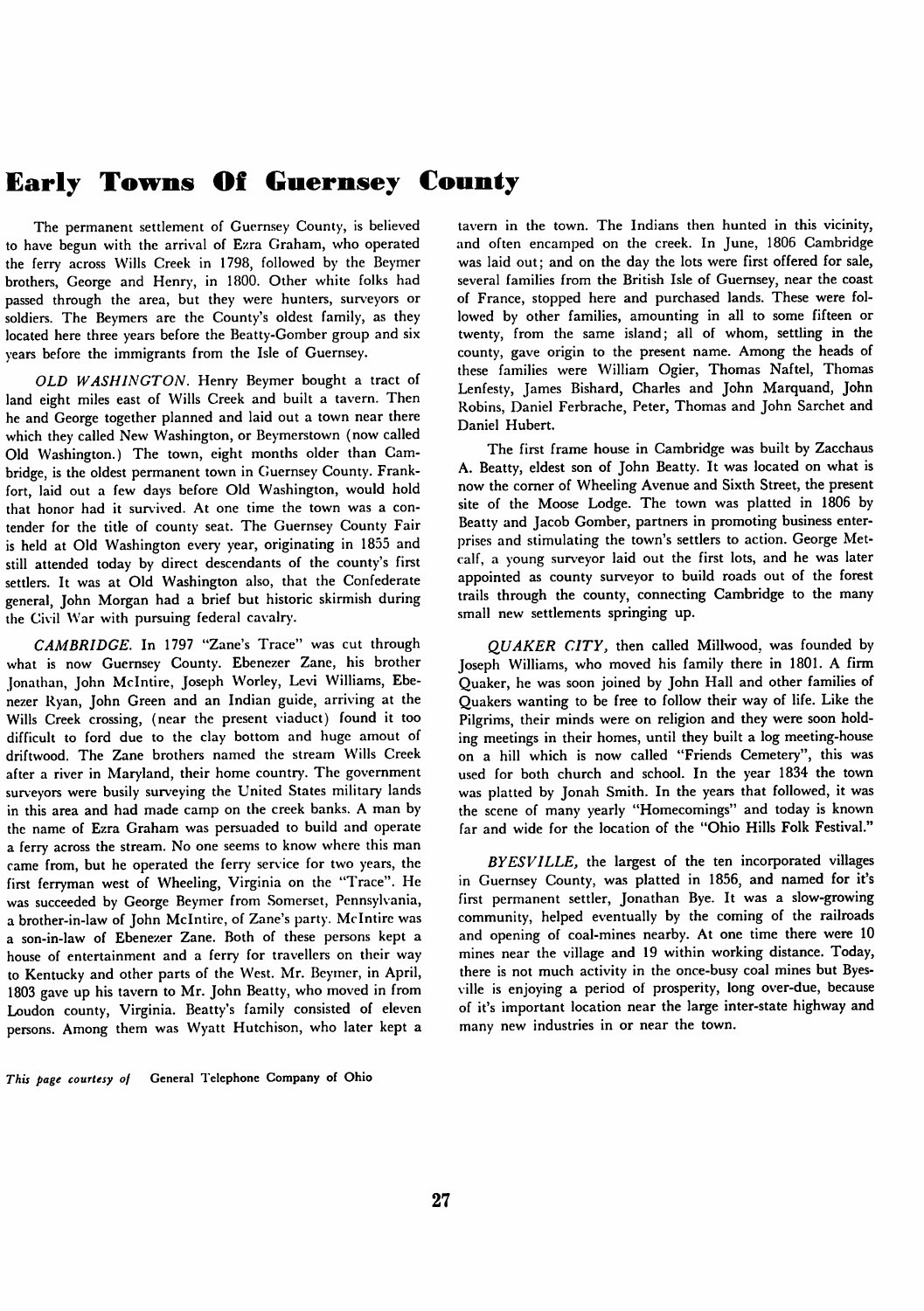**SENECAVILLE,** in the southern part of the County was platted in 1815 by David Satterthwaite. It was near here that oil was first discovered. As it resembled the oil found in New. York by the Seneca Indians, the name "Seneca" was given the stream on which it first appeared, and later, the town. Several large coal mines operated in this area, and the town grew steadily and was incorporated in 1841. It was noted also for the site of the large "Cambell's Mill", where folks for miles around brought their grain, assured of a superior grade of flour and feed. Senecaville is now known for the beautiful Senecaville Lake and Dam, a resort area for fisherman and vacationers.

These are but a few of the towns and villages in the County. Many other areas should be noted as "firsts". For instance; Washington Township claims the first white child born in the County; Westland Township was the scene of the first church

#### PLEASANT CITY

Point Pleasant (the original name of Pleasant City) was laid out by Joseph Dyson on August 29, 1836. Most of the early settlers came from the Shenandoah Valley in Virginia. An enterprising citizen of early days was Harrison Secrest, who owned and operated a woolen factory, burnt brick and built the first brick house in Point Pleasant, conducted a store, built the first frame schoolhouse in town, and in general, contributed a great amount of his time and resources to the better ment of the town. In 1870, he was even operating a hotel.

### FAIRVIEW

The town of Fairview was laid out by Hugh Gilliland on March 24, 1814. It is said that the name was suggested by Ralph Cowgill, one of the first settlers of Oxford Township because of the "fair view" of the town that could be had from even far-away hills. Jesse C. Weir and Martin and James Rosemond opened stores, John Duncan started a carding machine and others opened up businesses of one kind or another, as the town grew and prospered. The coming of the National Road brought even more business to the town, and there were even suggestions that it become the county seat of a new county to be formed from Eastern Guernsey County and Western Belmont County. Nothing came of this, however.

service; Jefferson Township had the first large Country store; Oxford Township the first distillery, and many others.

Since Guernsey County was formed, many towns platted within it's boundaries have passed away. Some of them sprang up under the most favorable auspices, passed through a period of prosperity, then gradually declined and vanished. In some instances not only the locations but even the names of these towns are not generally known. Within 30 years county towns had been started in every part. There seemed to be a mania for town building, and early records showed a total of 30, some platted in the midst of the dense forest around Cambridge. Streets were staked out and named, lots set aside for public buildings, churches and graveyards. Dissatisfaction and numerous disappointments among the settlers eventually wore away their original enthusiasms and their plans and towns vanished.

#### CUMBERLAND

James Bay platted Cumberland on April 24, 1828. Stephen Charlotte opened the first tavern, afterwards known as the Bradley House. James Annon was the first tailor, and William Cosgrove had a chair factory operated by dog power. He moved it near the stream running through town, which has since been called Dog run. This was the first town in Guernsey County to play host to Morgan's Confederate Raiders, on the evening of July23, 1863. The Globe House, a popular tavern, was used by many of the Confederates during their stay here.

#### ANTRIM

Antrim was laid out by Alexander Alexander, on March 1, 1830. Although it never became a large town, at one time it did have a college, Madison College, founded by the Rev. Samuel Findlay. Founded in 1837, the school did well for a number of years, but finally ran into financial difficulties, due to an over-ambitious building project. The coming of the Civil War caused a further loss of interest in the school, and it finally closed.

## *A Tribute*

*Our forefathers — men of vision As they cleared the virgin soil; We look to a bright Tomorrow Remembering Yesterday's toil.*

*—Bernadine Baldwin*